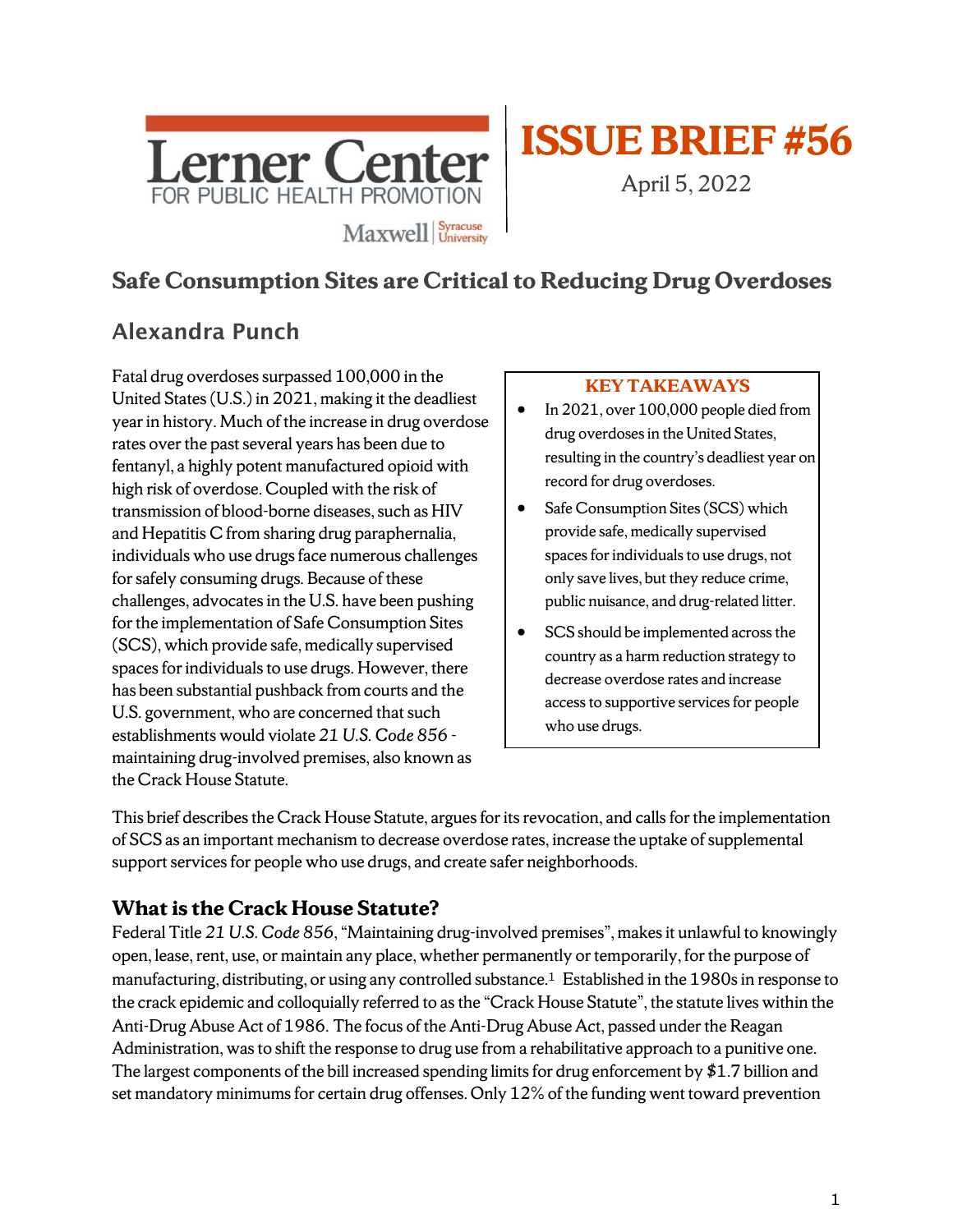education for youth and no funds were earmarked for harm reduction services such as syringe access.

The Crack House Statute is a direct regulatory policy that uses the government to fully enforce compliance through a centralized system of law enforcement and specifically targets both dwellers and owners of properties in the illegal use or distribution of drugs. The Crack House Statute was established to ensure that drug activity and associated criminal activity do not occur within neighborhoods.

There are several challenges with this policy as it relates to the opioid epidemic, overdose rates, and the implementation of SCS in the United States. For example, this policy rigidly enforces how private and public dwellings must operate under the assumption that all drug use and users are criminal and ignores the science and evidence behind the societal and health benefits of SCS. 2 Several cities, including Philadelphia, New York, San Francisco, and Seattle have recently attempted to implement SCS but have been met with a swift negative response from the federal government. In January 2021, the 3<sup>rd</sup> U.S. Circuit Court of Appeals issued a 2-1 ruling against the development of a SCS by a nonprofit organization in Philadelphia (Project SafeHouse), enforcing the legal context of the Crack House Statute. 3 Those in favor of the Anti-Drug Abuse Act's intent applaud the upholding, citing that SCS enable drug use, cause public nuisance, and increase crime in the neighborhoods where they are established.

However, some progress has been made. In July 2021, Rhode Island became the first state to legalize the development of SCS in the U.S. Enacted through state legislation, the policy legalizes SCS and stipulates that local municipalities must approve their development during a two-year pilot program.<sup>4</sup> Unlike previous attempts at establishing SCS, this is the first bill to pass through a state legislature and the first to not face immediate federal oppositional response. If the policy remains unchallenged by the federal government, it may be a signal from the Biden Administration that his drug policy agenda would be opened to amending the Crack House Statute. 5

# **Safe Consumption Sites Keep People Who Use Drugs Safe**

SCS help reduce the risk of overdose and help connect people who use drugs to substance use treatment and health care services. While variation exists among the services they provide, SCS typically provide private, sterilized, safe spaces for an individual to consume an illegal drug (typically through injection). There are mirrors and/or windows in each space that allow for a medical professional to observe an individual while they use, monitor their behavior, and medically intervene when necessary. Overall, SCS provide care, comfort, safety, and access to valuable supportive resources for individuals with problematic substance use.

#### *Safe Consumption Sites Save Lives*

Studies from other countries where SCS are allowed show that, among people who use drugs, drug overdose rates declined at a greater magnitude among those living within the vicinity of a SCS compared to those who did not. <sup>6,7</sup> A study on an unsanctioned SCS in the U.S. shows that the site was able to reverse all 33 overdoses that occurred among the 10,514 injections that took place during its five years of operation (2014-2019).<sup>8</sup> The implementation of a safe consumption site in Vancouver, BC Canada reduced drug overdose mortality by 35% between 2003 and 2005.7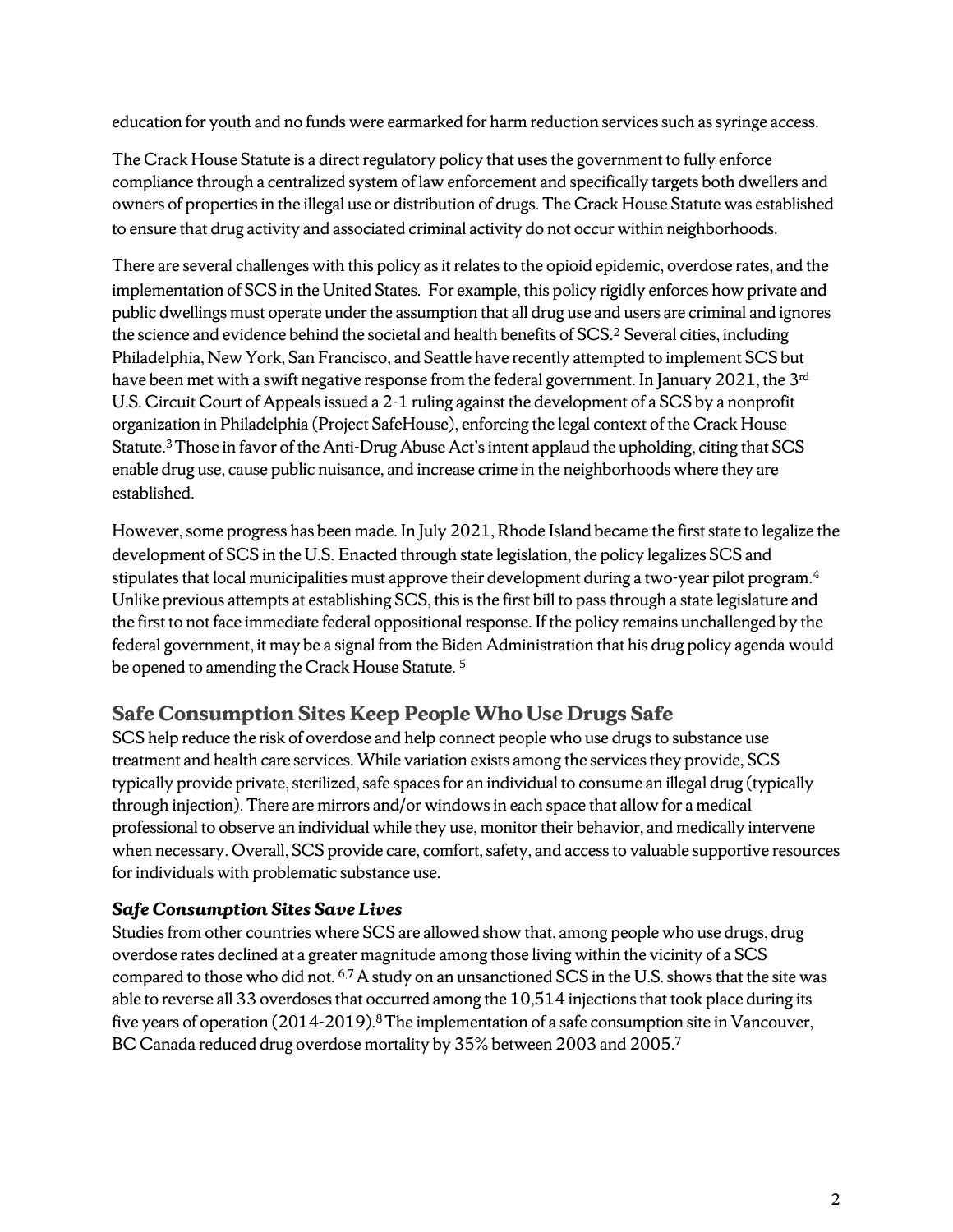#### *Safe Consumption Sites Help Reduce Other Harms Associated with Drug Use and Connect People with Treatment*

SCS also reduce other health risks associated with drug use and help people who use drugs to access substance use treatment and health care services. People who live near SCS are less likely to share drug paraphernalia, and in turn, less likely to develop injection related skin infections. <sup>6</sup> SCS also reduce drug use trauma (e.g., PTSD, Acute Stress Disorder, violence), and connect people who want to decrease their drug use to substance use treatment.

Most SCS also provide access or referrals to substance use treatment. A 2021 study<sup>6</sup> found that frequent use of SCS increased the rate of accessing substance use treatment between 1.4 and 1.7 times, with the likelihood increasing with the number of times an individual accessed the site.

Opponents of SCS are concerned that these facilities enable drug use, but this concern is not warranted. SCS build trusting connections with people who use drugs<sup>9</sup> and in so doing, allow them to feel worthy of services that may be available to them. These sites do not ignore the realities and risks associated with drug use, but rather provide safe spaces for individuals to examine their situations and take steps toward healthier choices while staying live.

## **Safe Consumption Sites Promote Neighborhood Wellbeing**

Residents of communities considering SCS are often concerned about a potential increase in drugrelated litter and criminal activity in their neighborhoods. However, studies in other countries where SCS are legal show that they improve neighborhood wellbeing and safety, including reductions in crime, drug-related paraphernalia and other litter, and public nuisances and loitering. 10,11,2

Examination of an unsanctioned U.S. SCS documented a significant decrease in criminal activity (e.g., possession, dealing, assault, larceny theft, robbery) in the area surrounding the site. These findings parallel those from Germany, Australia, and Canada, where SCS are legal, that placement of a SCS (especially in areas of high drug related crime) reduced the incidence of neighborhood crime. <sup>11</sup> It is likely that providing safe spaces for use of and recovery during drug use minimizes needs(e.g., clothing, food, shelter, counseling, sterilized drug use equipment), altercations, and public interactions.

In localities where SCS are placed, there is also mutual understanding between the organization running the site and first responders.10 Police and EMTs are aware of the purposes of the SCS, and while they will not ignore illegal activity occurring within the vicinity outside of a SCS, there is an understanding that people who use drugs must feel safe to enter and exit facilities without the fear of legal repercussions. Therefore, individuals are less likely to "act out" in the vicinity of a SCS for fear that negative interactions with first responders or the public may lead to the closure of a site.

In concert with decreasing criminal activity, multiple studies have also shown that SCS and other harm reduction programs have a positive impact on improper syringe disposal.What has been shown for over 20 years through Syringe Exchange Programs, and what continues to be clear with SCS, is that these sites drastically reduce syringe litter.<sup>12</sup> Data from Vancouver, BC showed a 67% reduction in emergency calls for naloxone treatment and a decrease in drug related hospital admittance by 26%.<sup>2</sup> While these statistics highlight positive impacts on the health of people who use drugs, they also demonstrate a reduction in public nuisance related to these activities. Frequent ambulance calls may be seen as a public nuisance because they disrupt public activity. People who use drugs are often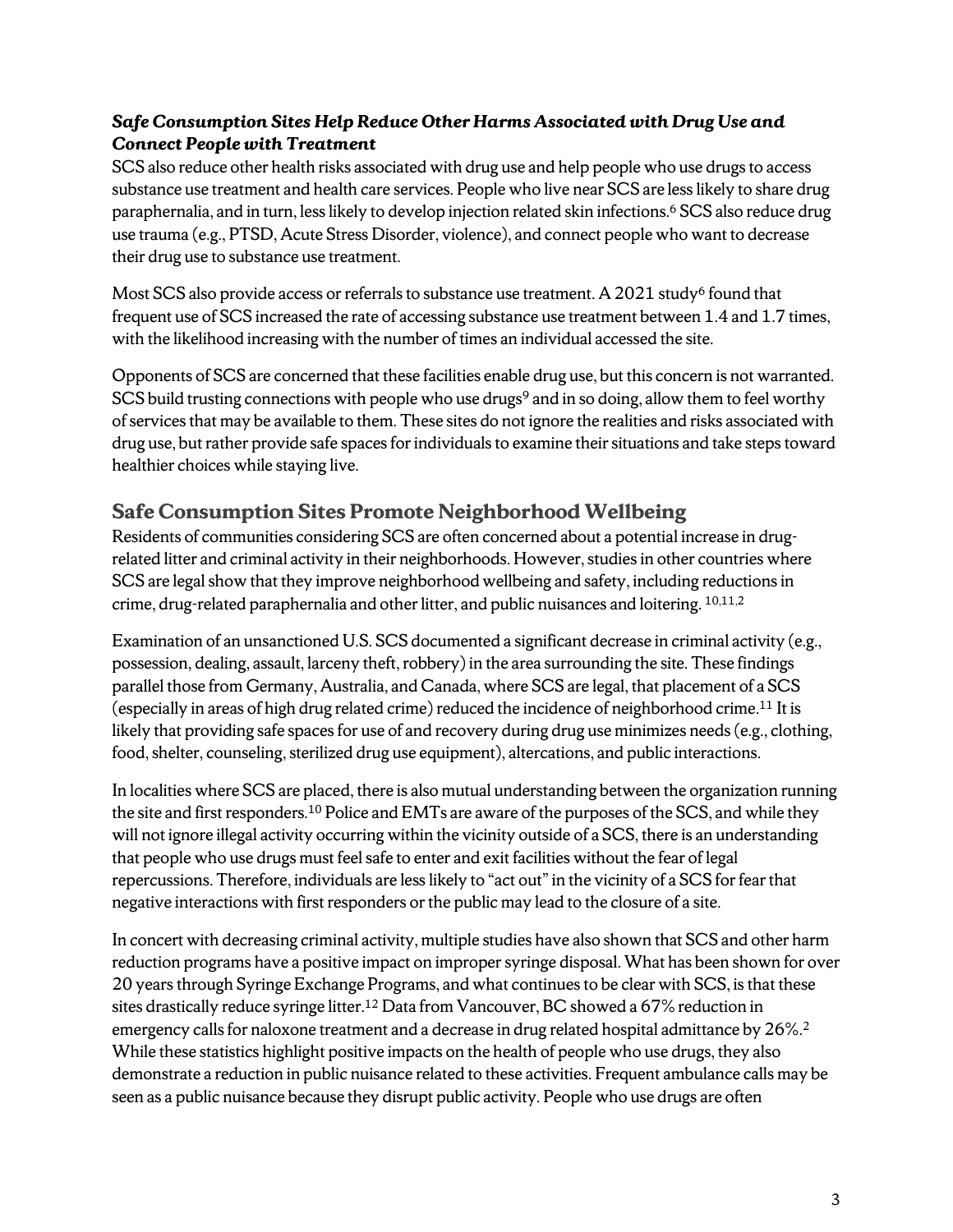underinsured or lack medical insurance, and therefore, the costs of their medical care often fall to taxpayers, representing an economic burden to local and state communities. By reducing the number of ambulance calls to high density drug use locations and the number of hospital admittance, SCS are decreasing neighborhood disruptions and reducing economic strains within healthcare systems.

## **We Must Amend the Crack House Statute to Enhance Safe Consumption**

While time will tell whether Rhode Island or New York City will be successful in establishing sanctioned SCS, we must not forget that the Crack House Statute, though important to crime reduction, was established during the height of the War on Drugs. It is an archaic policy that blocks progressprogress that is being made in multiple countries with empirically proven success. If the United States genuinely wants to reduce drug overdoses, drug-related criminal activity, and negative social consequences of drug use, the federal government must immediately amend the Crack House Statute to allow states to establish their own legislation governing SCS.

# **References**

- 1. Cornell Law School (2021) Legal Information Institute, Retrieved from: <https://www.law.cornell.edu/uscode/text/21/856>
- 2. Ng, J., Sutherland, C., & Kolber, M. R. (2017). Does evidence support supervised injection sites? Canadian family physician Medecin de famille canadien, 63(11), 866.
- 3. Feldman, Nina (2021),In Philadelphia, Judges Rule Against Opening 'Supervised' Site To Inject Opioids, NPR, Retrieved from[: https://www.npr.org/sections/health](https://www.npr.org/sections/health-shots/2021/01/14/956428659/in-philadelphia-judges-rule-against-opening-a-medical-site-to-safely-inject-hero)[shots/2021/01/14/956428659/in-philadelphia-judges-rule-against-opening-a-medical-site-to-safely](https://www.npr.org/sections/health-shots/2021/01/14/956428659/in-philadelphia-judges-rule-against-opening-a-medical-site-to-safely-inject-hero)[inject-hero.](https://www.npr.org/sections/health-shots/2021/01/14/956428659/in-philadelphia-judges-rule-against-opening-a-medical-site-to-safely-inject-hero)
- 4. Jaegar, Kyle, (2021), Rhode Island Makes History by Legalizing Safe Consumption Sites, Filter Magazine, Retrieved from[: https://filtermag.org/rhode-island-safe-consumption-site-bill/.](https://filtermag.org/rhode-island-safe-consumption-site-bill/)
- 5. The White House (2020). Executive Office of the President. Office of National Drug Control Policy. The Biden-Harris Administration's Statement of Drug Policy Priorities for Year One. Retrieved from: [https://www.whitehouse.gov/wp-content/uploads/2021/03/BidenHarris-Statement-of-Drug-Policy-](https://www.whitehouse.gov/wp-content/uploads/2021/03/BidenHarris-Statement-of-Drug-Policy-Priorities-April-1.pdf)[Priorities-April-1.pdf.](https://www.whitehouse.gov/wp-content/uploads/2021/03/BidenHarris-Statement-of-Drug-Policy-Priorities-April-1.pdf)
- 6. Levengood, T. W., Yoon, G. H., Davoust, M. J., Ogden, S. N., Marshall, B. D. L., Cahill, S. R., and Bazzi, A. R. (2021, July 1). Supervised injection facilities as harm reduction: A systematic review. *American Journal of Preventive Medicine* 61, 5, 738-749.
- 7. Marshall, B. D., Milloy, M. J., Wood, E., Montaner, J. S., & Kerr, T. (2011). Reduction in overdose mortality after the opening of North America's first medically supervised safer injecting facility: a retrospective population-based study. *Lancet* (London, England), 377(9775), 1429–1437.
- 8. Kral, Alex., Lambdin, Barrot H., Wenger, Lynn., (2020). Evaluation of an Unsanctioned Safe Consumption Site in the United States. *The New England Journal of Medicine*, 383, 589-590.
- 9. Hay B, Henderson C, Maltby J and Canales JJ (2017) Influence of Peer-Based Needle Exchange Programs on Mental Health Status in People Who Inject Drugs: A Nationwide New Zealand Study. Front. *Psychiatry* 7:211.
- 10. Otter, Daniel (2017). Lessons from Abroad: What the United States Can Learn from European Drug Consumption Rooms [Unpublished Master's thesis] University of Washington.
- 11. Davidson, P. J., Lambdin, B. H., Browne, E. N., Wenger, L. D., & Kral, A. H. (2021). Impact of an